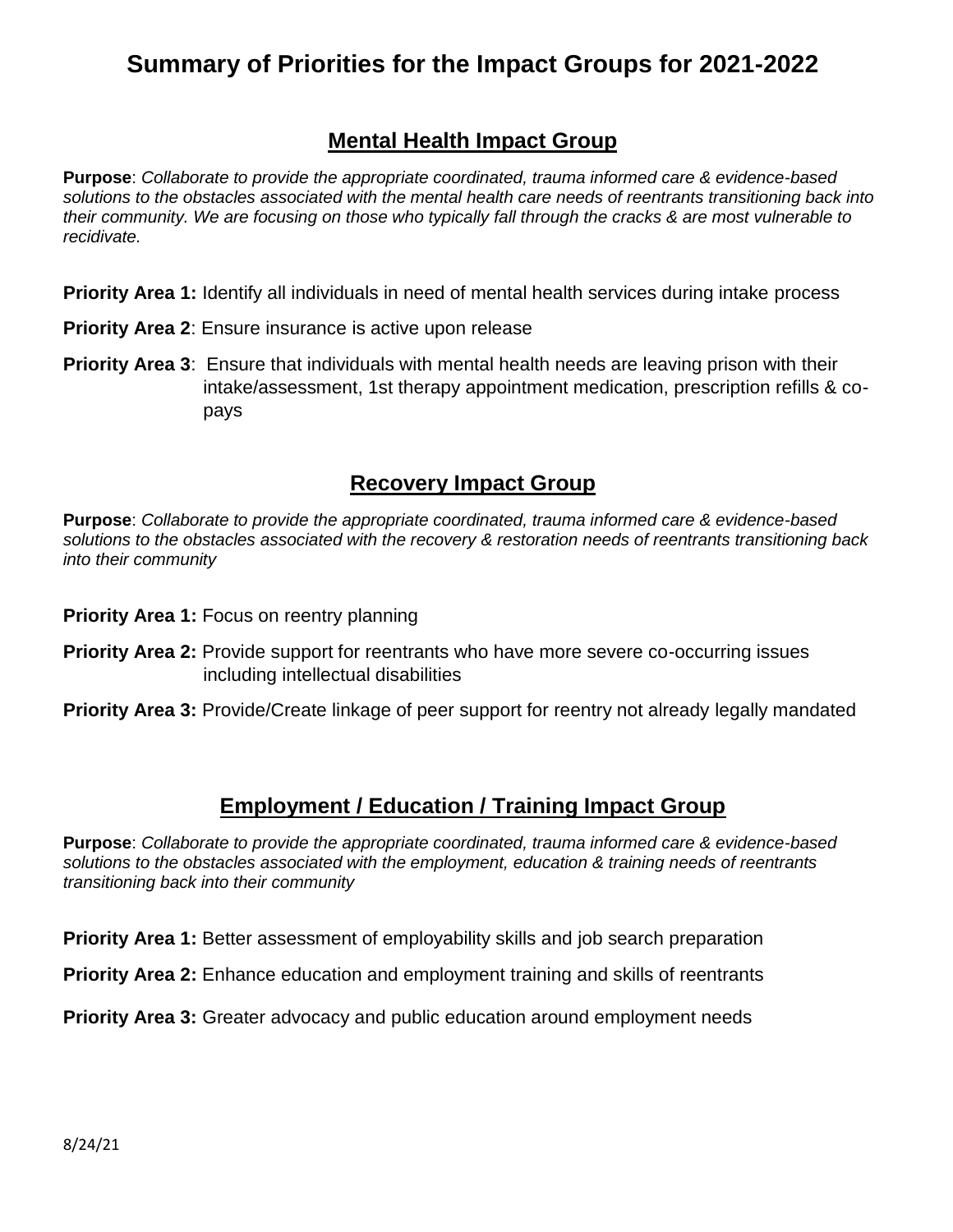## **Family Services & Reunification Impact group**

**Purpose***: Collaborate to provide the appropriate coordinated, trauma informed care & evidence-based solutions to the obstacles that the individual & families face from the time a family member is incarceration through reunification.* 

**Priority Area 1:** Lack of awareness and education on the traumatic impacts that incarceration has on children and family members.

**Priority Area 2:** Lack of support from arrest through incarceration to release for families & children

**Priority Area 3:** No reunification plan started upon commitment

## **Steering Committee:**

**Purpose:** *Collaborate to identify and address systemic changes needed, strategize and act on these emerging needs by providing the appropriate coordinated, trauma informed care & evidence-based solutions to the systemic obstacles associated with the reentry needs of individuals transitioning back into their community*

- **Priority Area 1:** Ensure that those released on Friday afternoon, after normal work hours or over the weekend are connected to services
- **Priority Area 2:** Funding for MH intakes in the prison ensuring that services and appointments are set up upon release
- **Priority Area 3:** Ensure that individuals have a secure place to keep documentation and while incarcerated have these documents upon release.
- **Priority Area 4:** Formulate a strong relationship with the Lancaster County Criminal Justice Advisory Board to coordinate and collaborate our collective efforts around reentry.

# **Future**

**Housing Impact Group -** Plan is to officially launch in mid to late September.

**Purpose**: *Collaborate to provide the appropriate coordinated, trauma informed care & evidence-based solutions to the obstacles associated with the housing needs of reentrants transitioning back into their community*

Focus – barriers associated with:

- 1. Low barrier emergency shelter,
- 2. Temporary housing, and
- 3. Permanent Housing